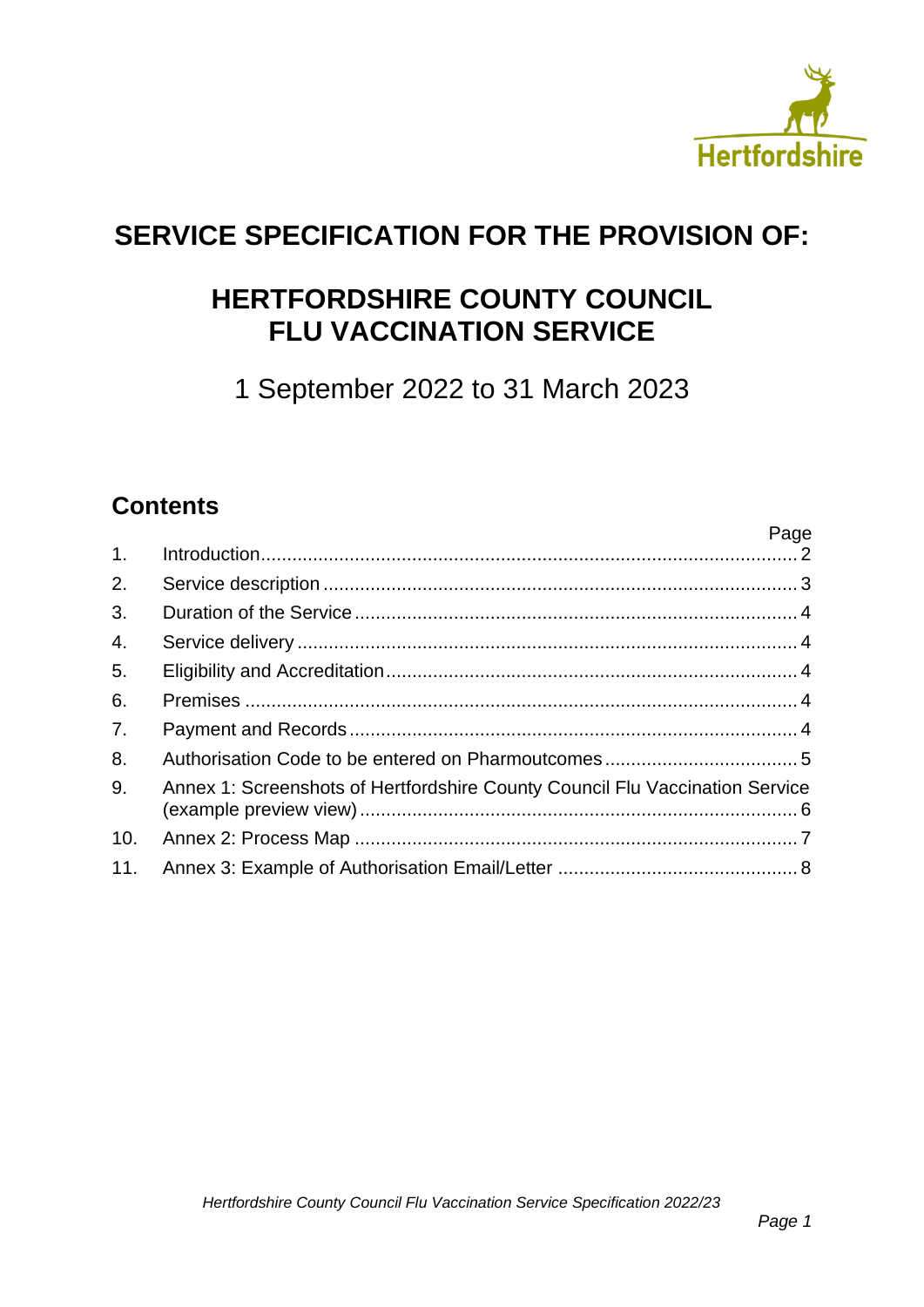#### <span id="page-1-0"></span>**1. Introduction**

- 1.1. This service specification allows community pharmacy to be directly reimbursed by Hertfordshire County Council Public Heath for the cost of a private seasonal flu vaccination to Hertfordshire County Council staff and staff in organisations providing key social care services and support.
- 1.2. Its purpose is to provide a mechanism to allow designated staff to obtain a private seasonal flu vaccination without the need for them to pay for the flu vaccination. It is expected this will lead to a greater take up of seasonal flu vaccination than otherwise would have been the case.
- 1.3. This is likely to be particularly important in the winter of 2022/23 when both SARS-CoV-2 and Seasonal Flu viruses will be circulating.
- 1.4. Increasing the uptake of seasonal flu vaccination will reduce the impact of seasonal flu on social care services by improving the resilience of key services to avoid staff absence from flu through the winter months and reduce the transmission of seasonal flu to at risk individuals.
- 1.5. It is therefore proposed to make it as easy as possible for those working in key frontline health and social care services and who are not eligible for a free NHS seasonal flu vaccination to access a private seasonal flu vaccination. This flu vaccination will be free at the point of delivery by allowing the community pharmacy to charge for the cost of a private flu vaccination through the Public Health database (Pharmoutcomes).
- 1.6. The objective of this service is to offer a free at the point of delivery seasonal flu vaccination for staff working at:
	- Hertfordshire County Council
	- District and Borough Councils in Hertfordshire
	- Special Schools in Hertfordshire
	- Third Sector / Voluntary Sector Organisations in Hertfordshire providing health and social care services and support
- 1.7. Staff eligible for this service will be identified through presentation of an authorisation letter / email (hard copy or electronic) which will include an authorisation code specific to their employer which will be used to claim the community pharmacy's private flu vaccination cost.
- 1.8. For contract queries related to this service specification please contact:

Helen Cleary, Public Health Commissioning, Herts County Council Email: [helen.cleary@hertfordshire.gov.uk](mailto:helen.cleary@hertfordshire.gov.uk)

or for any general queries please contact:

Robin Trevillion, Public Health, Herts County Council Email: [robin.trevillion@hertfordshire.gov.uk](mailto:robin.trevillion@hertfordshire.gov.uk)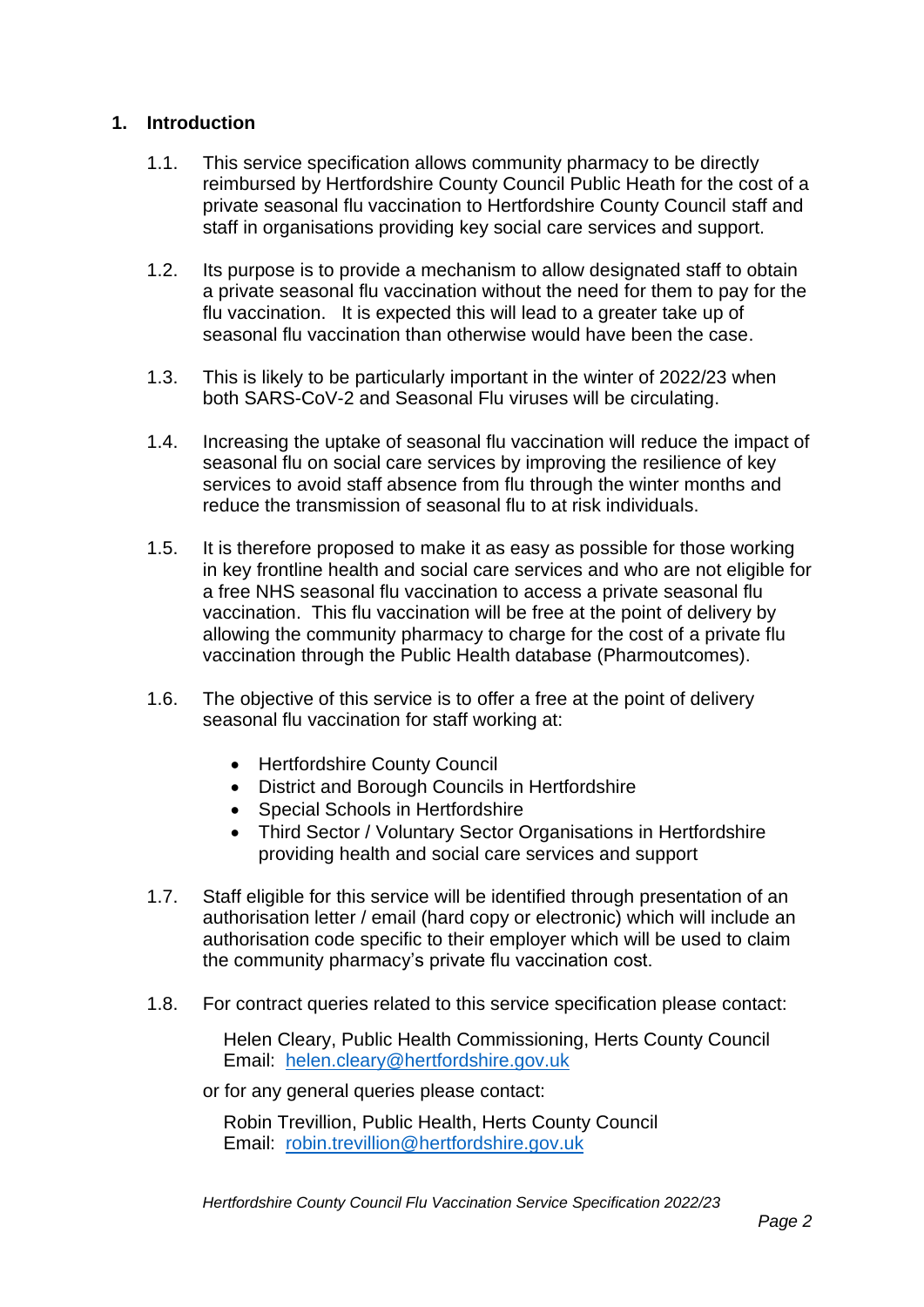#### <span id="page-2-0"></span>**2. Service description**

- 2.1. Hertfordshire County Council Public Health will fund community pharmacists to provide a free at the point of delivery private seasonal flu vaccination to a defined group who are **not eligible** for the free NHS seasonal flu vaccination.
- 2.2. This service will be called the **Hertfordshire County Council Flu Vaccination Service**.
- 2.3. Individuals eligible for this service will present to the community pharmacy a letter/email of authorisation from Hertfordshire County Council Public Heath before the vaccination can take place.
- 2.4. Eligibility will be staff working for:
	- Hertfordshire County Council
	- District and Borough Councils in Hertfordshire
		- o Broxbourne Borough Council
		- o Dacorum Borough Council
		- o East Herts District Council
		- o Hertsmere Borough Council
		- o North Herts District Council
		- o St Albans & District Council
		- o Stevenage Borough Council
		- o Three Rivers District Council
		- o Watford Borough Council
		- o Welwyn Hatfield Borough Council
	- Special Schools in Hertfordshire
	- Third Sector and Voluntary Sector Organisations providing social care services and support to Hertfordshire.
- 2.5. Those eligible under this service will be anyone who is not eligible under the NHS seasonal flu vaccination programme which for 2022/23 will include anyone who will be under the age of 65 years on 31 March 2023 and who does not fall into one of the NHS priority groups.
- 2.6. The detailed list of those eligible for the NHS seasonal flu vaccination programme can be found in the NHS [Annual Flu Letter 2022/23.](https://assets.publishing.service.gov.uk/government/uploads/system/uploads/attachment_data/file/1070494/Tripartite-annual-flu-letter-2022-to-2023.pdf)
- 2.7. As this is a private service, community pharmacy will be expected to have their own private flu vaccination PGD and indemnity in place that would be requested as a declaration when enrolling for Hertfordshire County Council Flu Vaccination Service.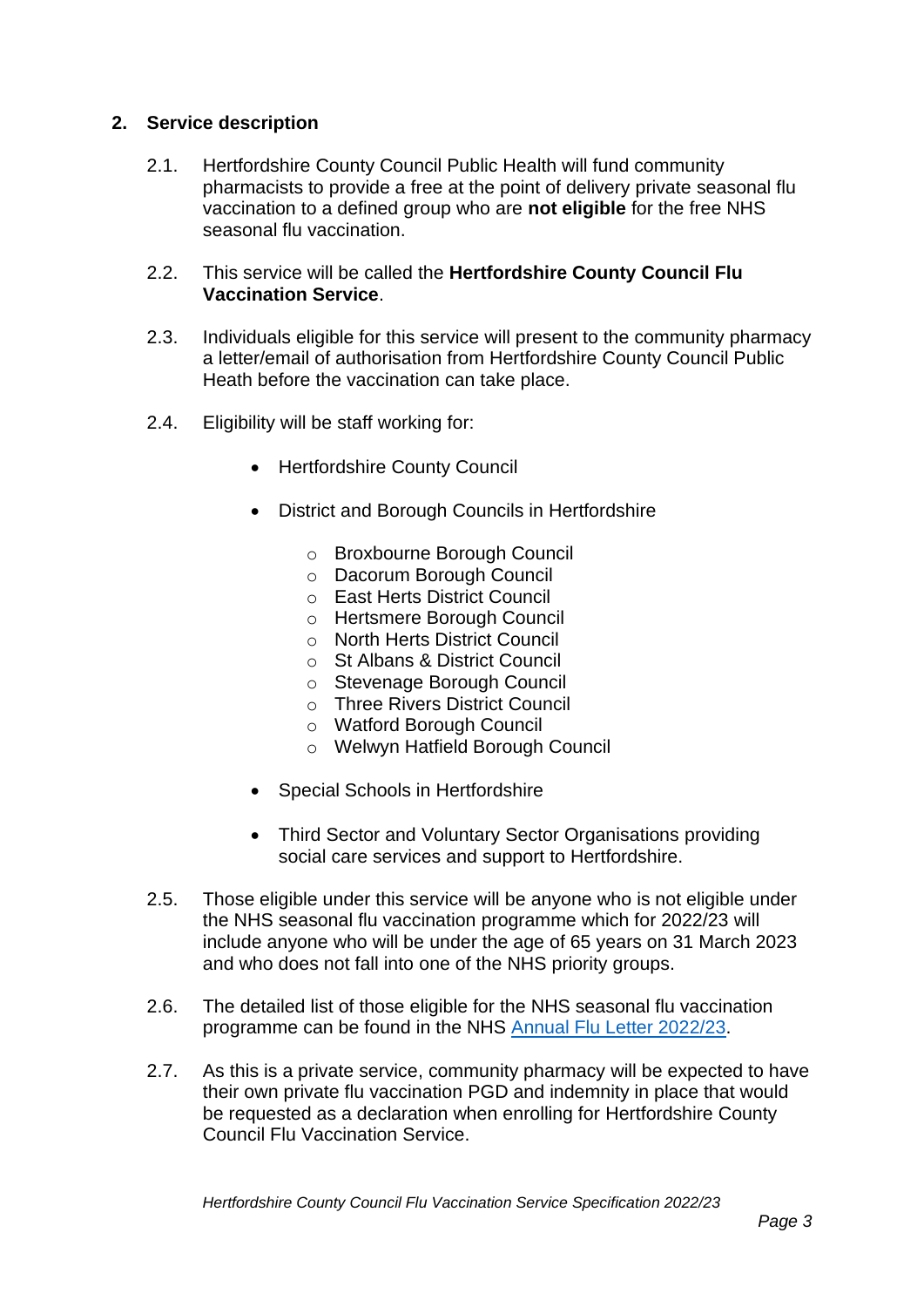#### <span id="page-3-0"></span>**3. Duration of the Service**

3.1. The **Hertfordshire County Council Flu Vaccination Service** will be available from 1st September 2022 to 31 March 2023.

#### <span id="page-3-1"></span>**4. Service delivery**

- 4.1. This service is being made available to any community pharmacy in Hertfordshire that is able to provide a flu vaccination service.
- 4.2. The service will be provided under the community pharmacy's private PGD for seasonal flu vaccination.

#### <span id="page-3-2"></span>**5. Eligibility and Accreditation**

- 5.1. The community pharmacy will follow their private PGD for seasonal flu vaccination.
- 5.2. All participating community pharmacies will adhere to GPhC regulations and governance.

#### <span id="page-3-3"></span>**6. Premises**

6.1. The community pharmacy must have a private consultation area which ensures privacy when explaining the service and offering advice to service users in a way that ensures confidentiality.

#### <span id="page-3-4"></span>**7. Payment and Records**

- 7.1. Reimbursement will be provided quarterly by Hertfordshire County Council at the rate being charged by the community pharmacy for their private seasonal flu vaccination.
- 7.2. For 2022/23 a maximum of up to £20.00 per flu vaccination will be reimbursed.
- 7.3. Hertfordshire County Council will access all data from the Public Health database (Pharmoutcomes). There will be mandatory fields that must be completed on the database, they are:
	- Date of vaccination
	- Authorisation code (as provided in the authorisation letter/email presented to the community pharmacy)
	- Confirmation the service user is not entitled to a free NHS seasonal flu vaccination
	- Price of the private flu vaccination to be reimbursed

*Hertfordshire County Council Flu Vaccination Service Specification 2022/23*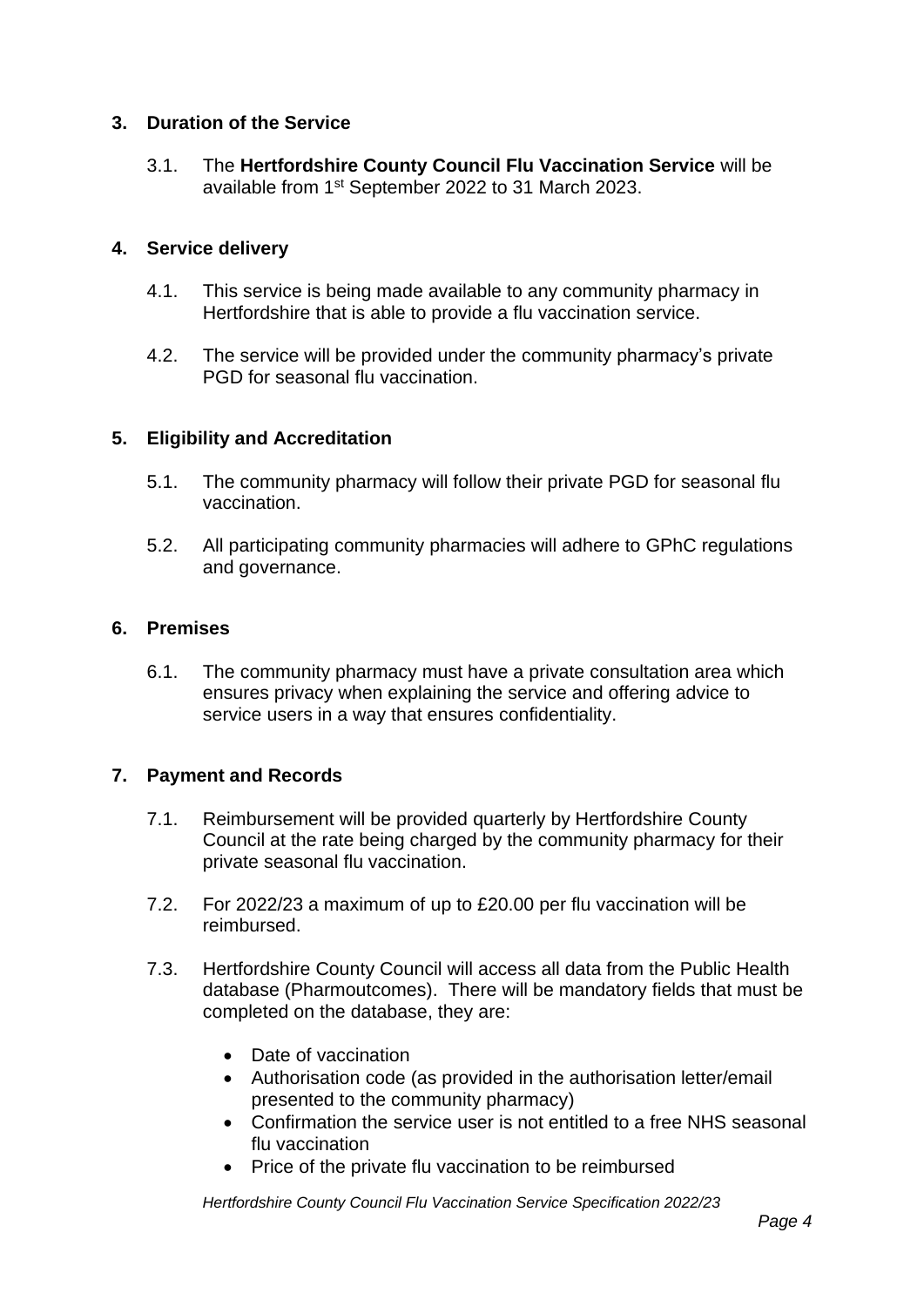7.4. To ensure payment, data must be submitted to the Public Health database (Pharmoutcomes) within 10 working days of the consultation.

#### <span id="page-4-0"></span>**8. Authorisation Code to be entered on Pharmoutcomes**

The table below illustrates the format of the 3-digit authorisation codes to be used on the Public Health database (Pharmoutcomes) and which will be provided in the authorisation letter/email.

| Organisation                                              | Code            |
|-----------------------------------------------------------|-----------------|
|                                                           |                 |
| <b>HERTFORDSHIRE COUNTY COUNCIL</b>                       |                 |
| Hertfordshire County Council Adult Care Services          | AC <sub>1</sub> |
| Hertfordshire County Council Children's Services          | CS <sub>1</sub> |
| Hertfordshire County Council Public Health Service        | PH <sub>1</sub> |
| Hertfordshire County Council Community Protection         | CP <sub>1</sub> |
| Hertfordshire County Council Environment & Infrastructure | EV <sub>1</sub> |
| <b>Hertfordshire County Council Resources</b>             | RS <sub>1</sub> |
|                                                           |                 |
| <b>DISTRICT &amp; BOROUGH COUNCILS</b>                    |                 |
| <b>Broxbourne Borough Council</b>                         | <b>BBC</b>      |
| Dacorum Borough Council                                   | <b>DAC</b>      |
| <b>East Herts District Council</b>                        | <b>EHC</b>      |
| Hertsmere Borough Council                                 | <b>HBC</b>      |
| <b>North Herts District Council</b>                       | <b>NHC</b>      |
| <b>St Albans &amp; District Council</b>                   | <b>SAH</b>      |
| Stevenage Borough Council                                 | <b>SGC</b>      |
| <b>Three Rivers District Council</b>                      | <b>TRC</b>      |
| <b>Watford Borough Council</b>                            | <b>WAT</b>      |
| Welwyn Hatfield Borough Council                           | <b>WHC</b>      |
| <b>SPECIAL SCHOOLS</b>                                    |                 |
| Code will be of the form                                  | <b>K##</b>      |
|                                                           |                 |
| <b>VOLUNTARY SECTOR ORGANISATIONS</b>                     |                 |
| Code will of the form                                     | V##             |
| <b>OTHER</b>                                              |                 |
| Code will be of the form                                  | X##             |
|                                                           |                 |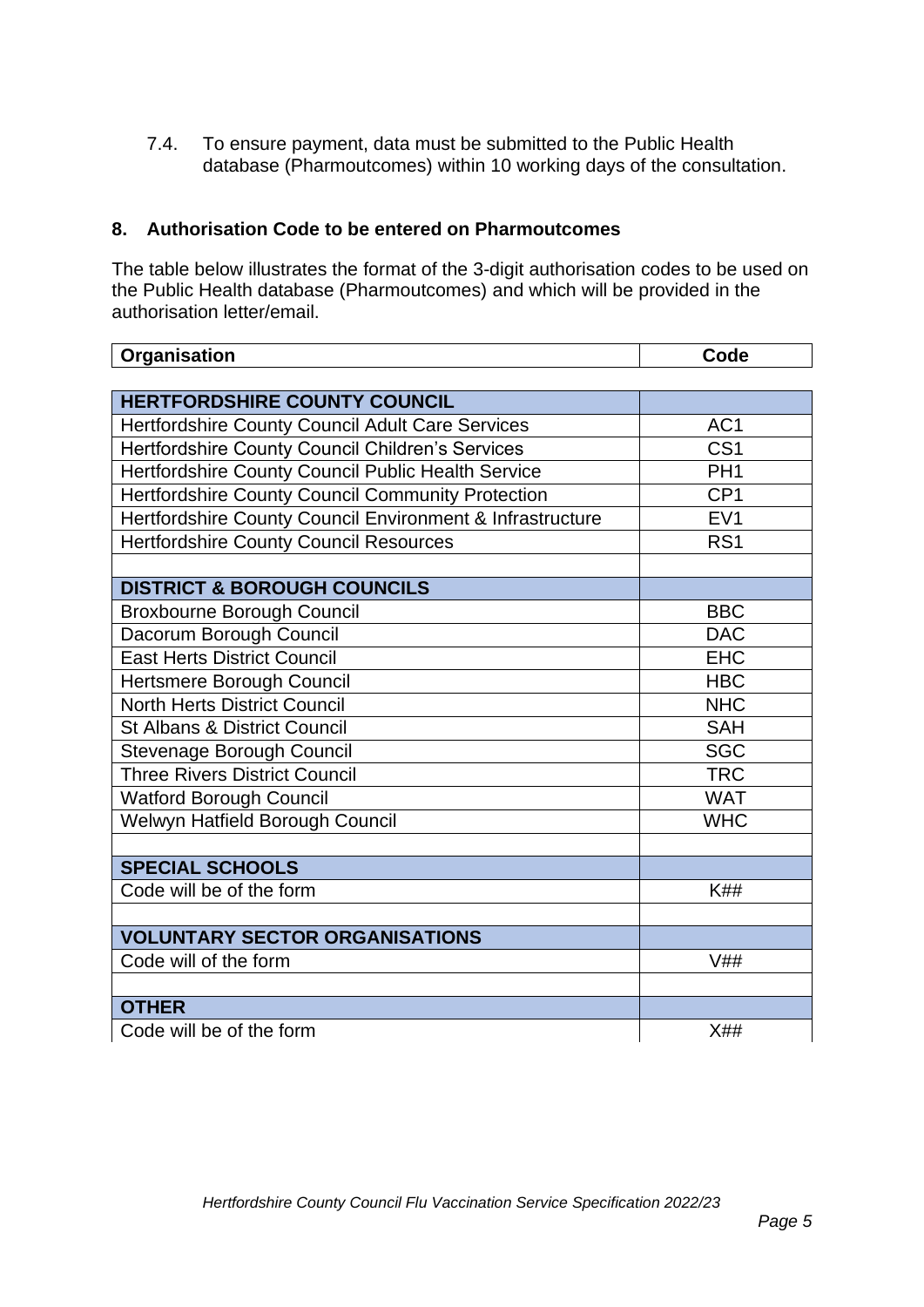- <span id="page-5-0"></span>**9. Annex 1: Screenshots of Hertfordshire County Council Flu Vaccination Service (example preview view)**
	- **1. Where a person is not eligible under the NHS flu vaccination programme and has an authorisation letter – claim from Hertfordshire County Council Public Health**

| <b>Service Details</b>                                       |                                                                                           |  |  |  |  |
|--------------------------------------------------------------|-------------------------------------------------------------------------------------------|--|--|--|--|
| Date of vaccination                                          | 03-Mar-2022<br>Enter as dd-mmm-yyyy (eq 23-Feb-1989)                                      |  |  |  |  |
| <b>Authorisation Code</b>                                    | <b>ABC123</b><br>Found on the authorising letter / email presented by<br>the service user |  |  |  |  |
| Is the service user entitled to a free NHS 'flu vaccination? |                                                                                           |  |  |  |  |
| NHS 'flu vaccination $\bigcirc$ Yes $\circledast$ No         |                                                                                           |  |  |  |  |
| Continue to claim for costs with this template.              |                                                                                           |  |  |  |  |
| Price of private flu £10.00<br>vaccination                   |                                                                                           |  |  |  |  |

**2. Where a person is eligible under the NHS flu vaccination programme – do not claim from Hertfordshire County Council Public Health but do claim from the NHS flu vaccination programme**

| <b>Service Details</b>                                       |                                 |                                                       |  |  |  |  |
|--------------------------------------------------------------|---------------------------------|-------------------------------------------------------|--|--|--|--|
|                                                              |                                 |                                                       |  |  |  |  |
|                                                              | Date of vaccination             | 03-Mar-2022                                           |  |  |  |  |
|                                                              |                                 | Enter as dd-mmm-yyyy (eq 23-Feb-1989)                 |  |  |  |  |
|                                                              | <b>Authorisation Code</b>       | <b>ABC123</b>                                         |  |  |  |  |
|                                                              |                                 | Found on the authorising letter / email presented by  |  |  |  |  |
|                                                              |                                 | the service user                                      |  |  |  |  |
| Is the service user entitled to a free NHS 'flu vaccination? |                                 |                                                       |  |  |  |  |
|                                                              | NHS 'flu vaccination O Yes O No |                                                       |  |  |  |  |
|                                                              |                                 | Claim for costs under NHS 'flu vaccination programme. |  |  |  |  |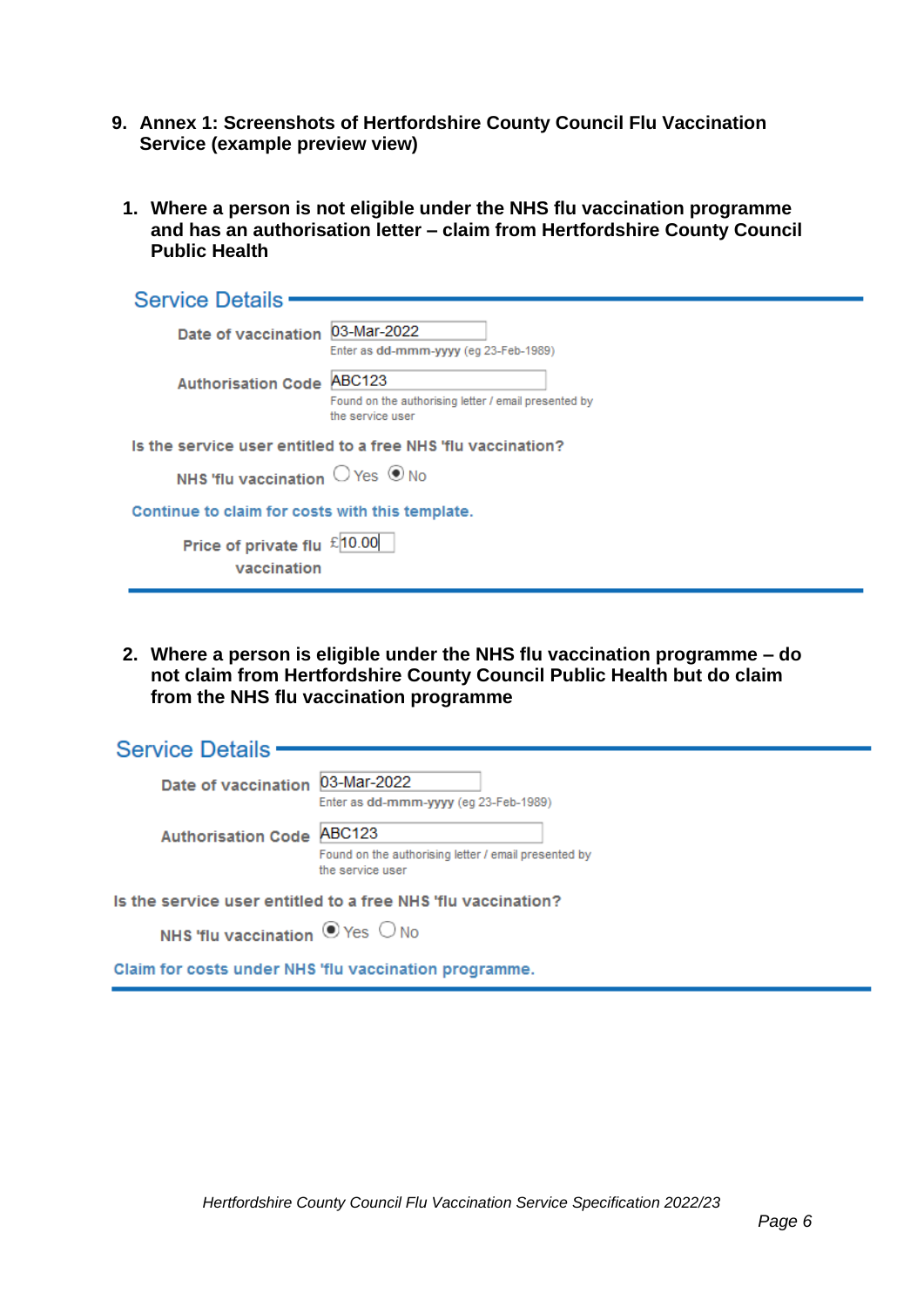<span id="page-6-0"></span>Person books a flu vaccination at pharmacy

Person attends pharmacy and shows copy of the authorisation letter (as a paper copy or electronic) and proof of working for HCC or partner organisation.



Pharmacy checks:

- 1. Authorisation letter
- 2. ID badge or proof of working for the organisation
- 3. Whether eligible for a free NHS Flu vaccination



Person receives flu vaccination following processes and recording under the pharmacy's private PGD for seasonal flu vaccination